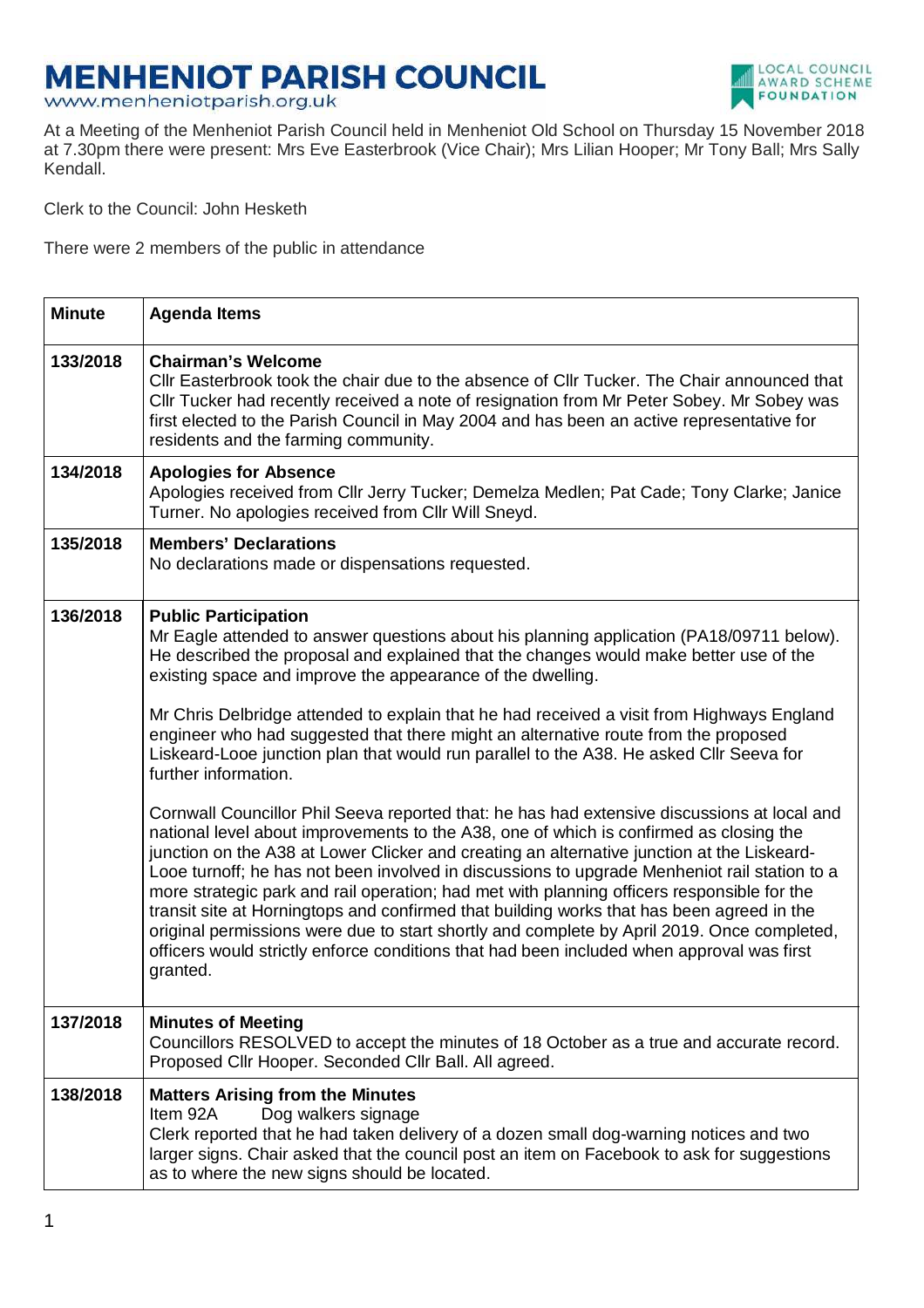|          | ACTION Clerk to post notice on Facebook.                                                                                                                                                                                                                                                                                                                                                                                                                                                                                                                                                                                                                                                                                                      |
|----------|-----------------------------------------------------------------------------------------------------------------------------------------------------------------------------------------------------------------------------------------------------------------------------------------------------------------------------------------------------------------------------------------------------------------------------------------------------------------------------------------------------------------------------------------------------------------------------------------------------------------------------------------------------------------------------------------------------------------------------------------------|
|          | Item 92B<br>Pedestrian Lighting at Bowling Green<br>Cllr Kendall explained that she had visited the resident at Bowling Green to thank him for<br>installing a solar powered light by the pathway leading to the recreation ground. Cllr Kendall<br>asked if additional lights could be provided to light the remaining part of the pathway, the<br>resident had no objections to having them attached to his house.<br>ACTION Clerk to follow up specification and identify a supplier.                                                                                                                                                                                                                                                      |
|          | Item 125C<br>Thank you letter from Cornwall Hospice Care<br>Councillors noted the letter.                                                                                                                                                                                                                                                                                                                                                                                                                                                                                                                                                                                                                                                     |
| 139/2018 | Correspondence<br>Donation request from Menheniot Scout Group<br>A<br>It was RESOLVED to support the request for a £100 donation to the Scouts' Christmas Carol<br>Service. Proposed Cllr Easterbrook. Seconded Cllr Ball. All agreed.                                                                                                                                                                                                                                                                                                                                                                                                                                                                                                        |
|          | Emails from Crantock Parish Council requesting support for a judicial review<br>B<br>Clerk presented a summary of correspondence from Crantock and have a background<br>briefing on the issues involved. Councillors discussed the topic and agreed to consider the<br>request on a later occasion.                                                                                                                                                                                                                                                                                                                                                                                                                                           |
| 140/2018 | <b>Planning Matters</b><br>To agree the parish council's response to Cornwall Council consultations on new<br>A<br>planning applications received before the agenda was finalised.                                                                                                                                                                                                                                                                                                                                                                                                                                                                                                                                                            |
|          | Ref PA18/09457<br>Location The Old Toll House Plymouth Road Liskeard Cornwall PL14 3FH<br>Proposal Alterations to the existing carport to form an extra bedroom/living space.<br>It was RESOLVED to support this planning application. Proposed Cllr Ball. Seconded Cllr<br>Hooper. All agreed. In making their decision, councillors were aware that because the<br>proposal matches an existing footprint, there would be no impact on the residential amenity.<br>They did note the loss of one parking space, but agreed that this would not have a significant<br>impact on traffic movements.                                                                                                                                           |
|          | Ref PA18/09458<br>Location The Old Toll House Plymouth Road Liskeard Cornwall PL14 3FH<br>Proposal Listed building consent for alterations to the existing carport to form an extra<br>bedroom/living space.<br>It was RESOLVED to support this planning application. Proposed Cllr Ball. Sseconded Cllr<br>Kendall. All agreed. In making their decision, councillors were aware that the existing<br>structure is not part of the listed building, being adjacent to it. They took account of the<br>guidelines issued by Cornwall planners in assessing the criteria for protecting listed buildings<br>and their special character, and support the proposed design that will match external finishes<br>to the existing listed building. |
|          | Ref PA18/09711<br>Location 8 East Road Menheniot Liskeard Cornwall<br>Proposal Extend width of front porch, replace front bay window with glazed doors and install<br>glass balustrading.<br>It was RESOLVED to support this planning application. Proposed Cllr Easterbrook.<br>Seconded Cllr Kendall. All agreed. In making their decision, councillors noted that the<br>extension is immediately adjacent to the current porch, and there would be no impact on the<br>residential amenity. Adjacent dwellings already have similar features and the design and<br>finish would match the existing structure.                                                                                                                             |
|          | Ref PA18/09852<br>Location Woodlands Manor Road From Mine Hill To Junction North Of Courtneys Mill<br>Bridge Menheniot PL14 3QY<br>Proposal Demolition of existing conservatory replacing with oak frame garden room.                                                                                                                                                                                                                                                                                                                                                                                                                                                                                                                         |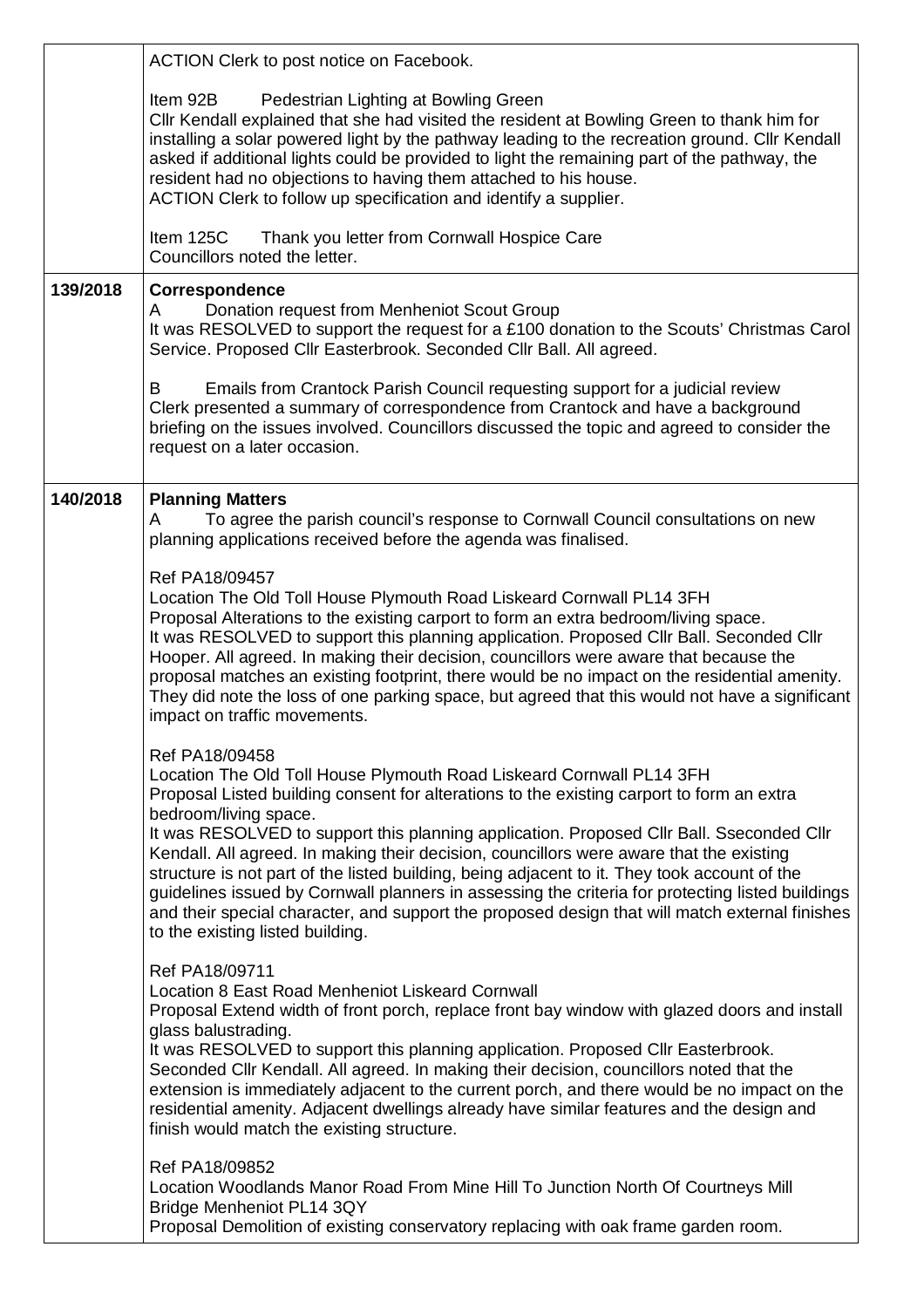|          |                                                                                            | main building and its special character.                                                                                                                  | It was RESOLVED to support this planning application. Proposed Cllr Hooper. Seconded Cllr<br>Kendall. All agreed. In making their decision, councillors were aware that because the<br>proposal matches an existing footprint, there would be no impact on the residential amenity.<br>Councillors took account of the guidelines issued by Cornwall planners in assessing the<br>criteria for protecting listed buildings and are content that the proposal is sympathetic to the                                                                                                                                                                        |        |   |          |
|----------|--------------------------------------------------------------------------------------------|-----------------------------------------------------------------------------------------------------------------------------------------------------------|-----------------------------------------------------------------------------------------------------------------------------------------------------------------------------------------------------------------------------------------------------------------------------------------------------------------------------------------------------------------------------------------------------------------------------------------------------------------------------------------------------------------------------------------------------------------------------------------------------------------------------------------------------------|--------|---|----------|
|          | Ref PA18/10410                                                                             | Location Castle Motors Plymouth Road Liskeard Cornwall                                                                                                    | Proposal Construction of additional motor sales showroom with associated works.<br>It was RESOLVED to support this planning application. Proposed Cllr Easterbrook.<br>Seconded CIIr Ball. All agreed. In making their decision, councillors were aware that the<br>proposed structure will lie within the current boundary of the property which itself has no<br>neighbouring residential dwellings: there will be no impact on the residential amenity, traffic,<br>flooding or the natural environment. Councillors are content that the proposed design will<br>reflect that of the existing showrooms and present a unified appearance to the site. |        |   |          |
|          | B<br>only.<br>Ref PA18/10581<br>C<br>D                                                     | <b>Location Charis Menheniot Liskeard Cornwall</b><br>dwelling and enlarge existing balcony to living room.<br>Extraordinary Meeting to agree a response. | Any applications received by Cornwall Council by the time of the meeting. Information<br>Proposal Extension and conversion of garage to form one bedroom studio annexe to main<br>The Chair acknowledged the late arrival of this application and asked that the Clerk call an<br>Planning applications approved by Cornwall Council. None approved.<br>Planning applications refused by Cornwall Council or withdrawn by the applicant.                                                                                                                                                                                                                  |        |   |          |
|          | Information only. None.<br>Ε<br><b>Applicant Terry's Tasties</b><br>Noted for information. | <b>Application for Street Trading Consent</b><br>Location A38 Westbound Clicker Tor Layby<br>Proposal Renewal of licence number LI17/008194               |                                                                                                                                                                                                                                                                                                                                                                                                                                                                                                                                                                                                                                                           |        |   |          |
| 141/2018 | <b>Financial Matters</b>                                                                   |                                                                                                                                                           |                                                                                                                                                                                                                                                                                                                                                                                                                                                                                                                                                                                                                                                           |        |   |          |
|          | A                                                                                          | Cllr Kendall. Seconded Cllr Ball. All agreed.                                                                                                             | It was RESOLVED to approved the payment schedule and agree payment. Proposed                                                                                                                                                                                                                                                                                                                                                                                                                                                                                                                                                                              |        |   |          |
|          | <b>Payments Schedule</b>                                                                   |                                                                                                                                                           | Nov 2018                                                                                                                                                                                                                                                                                                                                                                                                                                                                                                                                                                                                                                                  | Period | 8 |          |
|          | Date                                                                                       | Payee                                                                                                                                                     | <b>Description</b>                                                                                                                                                                                                                                                                                                                                                                                                                                                                                                                                                                                                                                        | CQ     |   | £        |
|          | 29/10/2018                                                                                 | Cornwall Hospice Care                                                                                                                                     | Donation                                                                                                                                                                                                                                                                                                                                                                                                                                                                                                                                                                                                                                                  | 1834   | £ | 100.00   |
|          | 15/11/2018                                                                                 | Cornwall Council                                                                                                                                          | Training conference                                                                                                                                                                                                                                                                                                                                                                                                                                                                                                                                                                                                                                       | 1835   | £ | 12.00    |
|          | 15/11/2018                                                                                 | Steve Moon                                                                                                                                                | <b>Toilet maintenance</b>                                                                                                                                                                                                                                                                                                                                                                                                                                                                                                                                                                                                                                 | 1836   | £ | 1,535.59 |
|          | 15/11/2018                                                                                 | <b>Methodist Church Hall</b>                                                                                                                              | Venue hire                                                                                                                                                                                                                                                                                                                                                                                                                                                                                                                                                                                                                                                | 1837   | £ | 15.00    |
|          | 15/11/2018                                                                                 | Royal Mail Group                                                                                                                                          | NDP expense                                                                                                                                                                                                                                                                                                                                                                                                                                                                                                                                                                                                                                               | 1838   | £ | 116.40   |
|          | 15/11/2018                                                                                 | Weldspray Engineering                                                                                                                                     | War memorial rail                                                                                                                                                                                                                                                                                                                                                                                                                                                                                                                                                                                                                                         | 1839   | £ | 1,062.00 |
|          | 29/11/2018                                                                                 | John Hesketh                                                                                                                                              | <b>Salary</b>                                                                                                                                                                                                                                                                                                                                                                                                                                                                                                                                                                                                                                             | 1840   | £ | 423.80   |
|          | 29/11/2018                                                                                 | <b>HMRC</b>                                                                                                                                               | <b>PAYE</b>                                                                                                                                                                                                                                                                                                                                                                                                                                                                                                                                                                                                                                               | 1841   | £ | 138.20   |
|          | 15/11/2018                                                                                 | C B Gerry                                                                                                                                                 | Playground repair                                                                                                                                                                                                                                                                                                                                                                                                                                                                                                                                                                                                                                         | 1842   | £ | 40.00    |
|          |                                                                                            |                                                                                                                                                           |                                                                                                                                                                                                                                                                                                                                                                                                                                                                                                                                                                                                                                                           |        |   |          |
|          | All cheque payments today                                                                  |                                                                                                                                                           |                                                                                                                                                                                                                                                                                                                                                                                                                                                                                                                                                                                                                                                           |        | £ | 3,442.99 |
|          | Direct Bank Payment & Receipts. For information.<br>B                                      |                                                                                                                                                           |                                                                                                                                                                                                                                                                                                                                                                                                                                                                                                                                                                                                                                                           |        |   |          |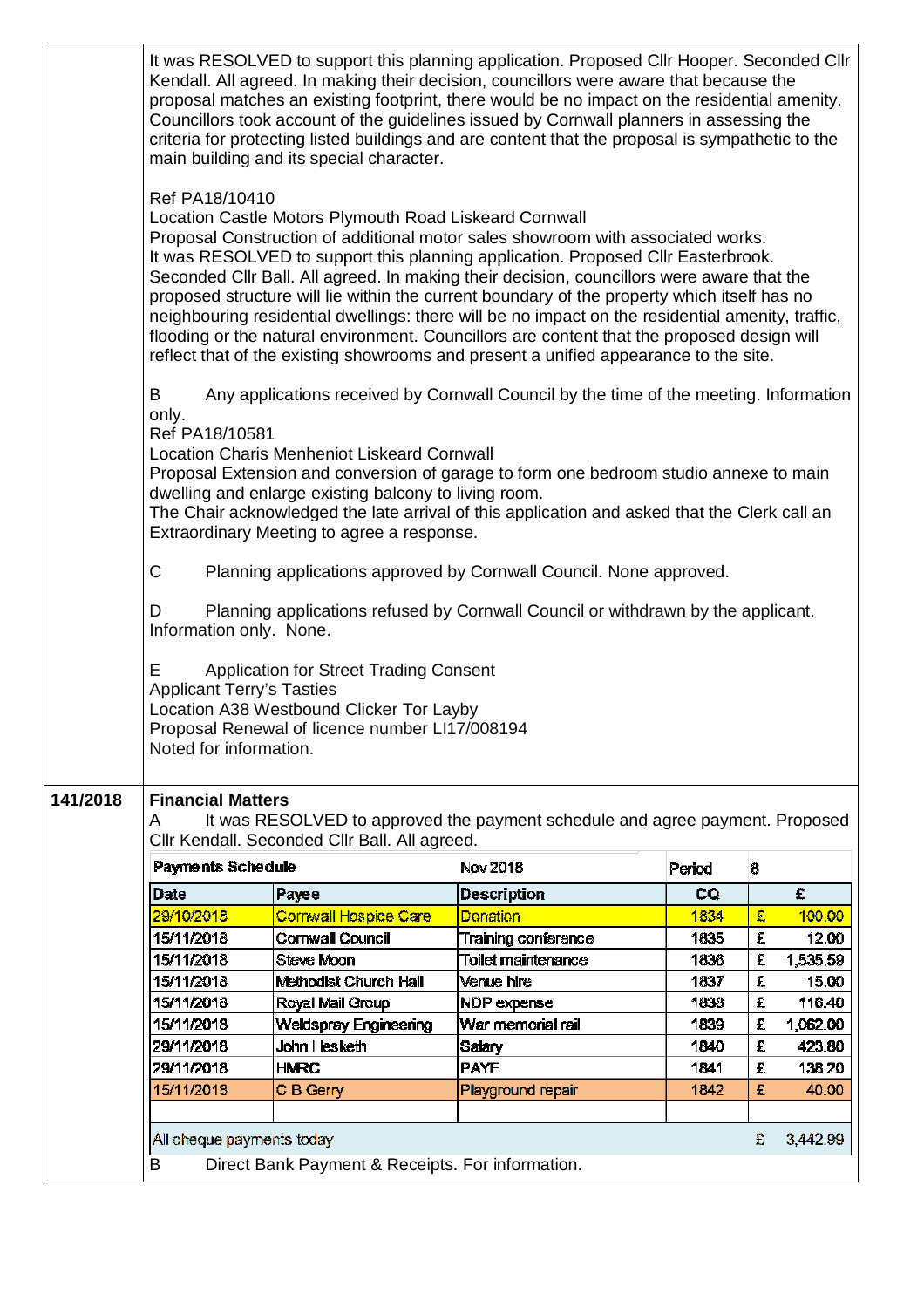| <b>Date</b>                                                                                                                                                                                                                                                                                 | <b>Bank Payments Schedule including Debit Card</b><br>Payee |                                                                                           |     |   | £      |  |  |  |  |
|---------------------------------------------------------------------------------------------------------------------------------------------------------------------------------------------------------------------------------------------------------------------------------------------|-------------------------------------------------------------|-------------------------------------------------------------------------------------------|-----|---|--------|--|--|--|--|
|                                                                                                                                                                                                                                                                                             |                                                             | <b>Description</b>                                                                        | Pay |   |        |  |  |  |  |
| 23/10/2018                                                                                                                                                                                                                                                                                  | <b>EDF</b>                                                  | Electricity                                                                               | DD  |   | 92.83  |  |  |  |  |
|                                                                                                                                                                                                                                                                                             |                                                             |                                                                                           |     |   |        |  |  |  |  |
|                                                                                                                                                                                                                                                                                             |                                                             |                                                                                           |     |   |        |  |  |  |  |
|                                                                                                                                                                                                                                                                                             |                                                             |                                                                                           |     |   |        |  |  |  |  |
|                                                                                                                                                                                                                                                                                             | All bank payments this period                               |                                                                                           |     | £ | 92.83  |  |  |  |  |
|                                                                                                                                                                                                                                                                                             |                                                             |                                                                                           |     |   |        |  |  |  |  |
| <b>Bank Receipts Schedule</b>                                                                                                                                                                                                                                                               |                                                             |                                                                                           |     |   |        |  |  |  |  |
| <b>Date</b>                                                                                                                                                                                                                                                                                 | Payer                                                       | <b>Description</b>                                                                        |     |   | £      |  |  |  |  |
| 09/10/2018                                                                                                                                                                                                                                                                                  | Lloyds Bank                                                 | <b>Interest</b>                                                                           |     |   | 1.04   |  |  |  |  |
| 19/10/2018                                                                                                                                                                                                                                                                                  | Royal British Legion                                        | Contribution to war memorail                                                              |     | £ | 400.00 |  |  |  |  |
| 30/10/2018                                                                                                                                                                                                                                                                                  | <b>Cornwall Council</b>                                     | Interest                                                                                  |     | £ | 53.90  |  |  |  |  |
|                                                                                                                                                                                                                                                                                             |                                                             |                                                                                           |     |   |        |  |  |  |  |
|                                                                                                                                                                                                                                                                                             | All bank receipts this period                               |                                                                                           |     | £ | 454.94 |  |  |  |  |
| C                                                                                                                                                                                                                                                                                           | <b>Bank Reconciliation.</b>                                 |                                                                                           |     |   |        |  |  |  |  |
|                                                                                                                                                                                                                                                                                             |                                                             | At the close of business on 31 October 2018, the parish council showed a balance of       |     |   |        |  |  |  |  |
| £104,258.74 in its accounts.                                                                                                                                                                                                                                                                |                                                             |                                                                                           |     |   |        |  |  |  |  |
| D                                                                                                                                                                                                                                                                                           | To approve the budget for 2019/2020                         |                                                                                           |     |   |        |  |  |  |  |
| It was RESOLVED to accept the budget of £21,540. Proposed CIIr Easterbrook. Seconded<br>Cllr Kendall. All agreed                                                                                                                                                                            |                                                             |                                                                                           |     |   |        |  |  |  |  |
| Е                                                                                                                                                                                                                                                                                           | To approve the precept for 2019/2020                        |                                                                                           |     |   |        |  |  |  |  |
|                                                                                                                                                                                                                                                                                             |                                                             | It was RESOLVED to agree a precept of £20,000. Proposed Cllr Kendall. Seconded Cllr       |     |   |        |  |  |  |  |
| Easterbrook. All agreed.                                                                                                                                                                                                                                                                    |                                                             |                                                                                           |     |   |        |  |  |  |  |
|                                                                                                                                                                                                                                                                                             |                                                             |                                                                                           |     |   |        |  |  |  |  |
| F                                                                                                                                                                                                                                                                                           |                                                             | A councillor will be invited to review bank payments from the previous month              |     |   |        |  |  |  |  |
|                                                                                                                                                                                                                                                                                             | Postponed to December.                                      |                                                                                           |     |   |        |  |  |  |  |
|                                                                                                                                                                                                                                                                                             |                                                             |                                                                                           |     |   |        |  |  |  |  |
| G                                                                                                                                                                                                                                                                                           | <b>Grant &amp; Donations</b>                                |                                                                                           |     |   |        |  |  |  |  |
|                                                                                                                                                                                                                                                                                             | Grant application from Menheniot Sports Association         |                                                                                           |     |   |        |  |  |  |  |
| It was RESOLVED to make an award of £375 from the Community Grant fund. Proposed Cllr                                                                                                                                                                                                       |                                                             |                                                                                           |     |   |        |  |  |  |  |
|                                                                                                                                                                                                                                                                                             | Kendall. Seconded Cllr Easterbrook. All agreed.             |                                                                                           |     |   |        |  |  |  |  |
|                                                                                                                                                                                                                                                                                             |                                                             |                                                                                           |     |   |        |  |  |  |  |
| H.                                                                                                                                                                                                                                                                                          | <b>Grants &amp; Donations Policy</b>                        |                                                                                           |     |   |        |  |  |  |  |
| Clerk present a report on the operation of the council's grants policy and ask members to<br>consider its future. It was RESOLVED that the Clerk carry out a consultation with groups who<br>had received a grant or donation from the parish council, and present proposals for its future |                                                             |                                                                                           |     |   |        |  |  |  |  |
|                                                                                                                                                                                                                                                                                             |                                                             |                                                                                           |     |   |        |  |  |  |  |
|                                                                                                                                                                                                                                                                                             |                                                             |                                                                                           |     |   |        |  |  |  |  |
|                                                                                                                                                                                                                                                                                             |                                                             | at the May 2019 meeting. Proposed Cllr Kendall. Seconded Cllr Easterbrook. All agreed.    |     |   |        |  |  |  |  |
| <b>Councillors' Reports</b>                                                                                                                                                                                                                                                                 |                                                             |                                                                                           |     |   |        |  |  |  |  |
| <b>Cllr Eve Easterbrook</b><br>A                                                                                                                                                                                                                                                            |                                                             |                                                                                           |     |   |        |  |  |  |  |
| The final version of Bolitho Farm demand study has now been published and is available on                                                                                                                                                                                                   |                                                             |                                                                                           |     |   |        |  |  |  |  |
| the council's website. Chief conclusion was that a facility which acted as both a collection                                                                                                                                                                                                |                                                             |                                                                                           |     |   |        |  |  |  |  |
|                                                                                                                                                                                                                                                                                             |                                                             | centre and livestock was most favoured by people responding to the survey. A small amount |     |   |        |  |  |  |  |
| of workspace could be made available on site for agriculture-related businesses.                                                                                                                                                                                                            |                                                             |                                                                                           |     |   |        |  |  |  |  |
|                                                                                                                                                                                                                                                                                             |                                                             |                                                                                           |     |   |        |  |  |  |  |
| <b>Chair's Agenda Items</b>                                                                                                                                                                                                                                                                 |                                                             |                                                                                           |     |   |        |  |  |  |  |
| Α                                                                                                                                                                                                                                                                                           |                                                             | Neighbourhood Development Plan. Progress report.                                          |     |   |        |  |  |  |  |
| Reported that draft policies and outline proposals had been presented at the previous NDP                                                                                                                                                                                                   |                                                             |                                                                                           |     |   |        |  |  |  |  |
| meeting, and would be published tomorrow with a request for residents and people involved                                                                                                                                                                                                   |                                                             |                                                                                           |     |   |        |  |  |  |  |
| in the steering group to respond. A further meeting to discuss replies and confirm draft                                                                                                                                                                                                    |                                                             |                                                                                           |     |   |        |  |  |  |  |
| policies would be held at the Old School on Thursday 13 December 2018 at 7pm.                                                                                                                                                                                                               |                                                             |                                                                                           |     |   |        |  |  |  |  |
|                                                                                                                                                                                                                                                                                             |                                                             |                                                                                           |     |   |        |  |  |  |  |
| Update on progress to the Menheniot Traffic Plan<br>В                                                                                                                                                                                                                                       |                                                             |                                                                                           |     |   |        |  |  |  |  |
| The parish council's application for funding to remove a small traffic island close to Higher<br>Lodge and the turnoff to Trehawke Farm at Doddycross had been successful. Cormac will be                                                                                                   |                                                             |                                                                                           |     |   |        |  |  |  |  |
|                                                                                                                                                                                                                                                                                             |                                                             |                                                                                           |     |   |        |  |  |  |  |
|                                                                                                                                                                                                                                                                                             |                                                             | making arrangements to take out the island and make good the surface in the new year. The |     |   |        |  |  |  |  |